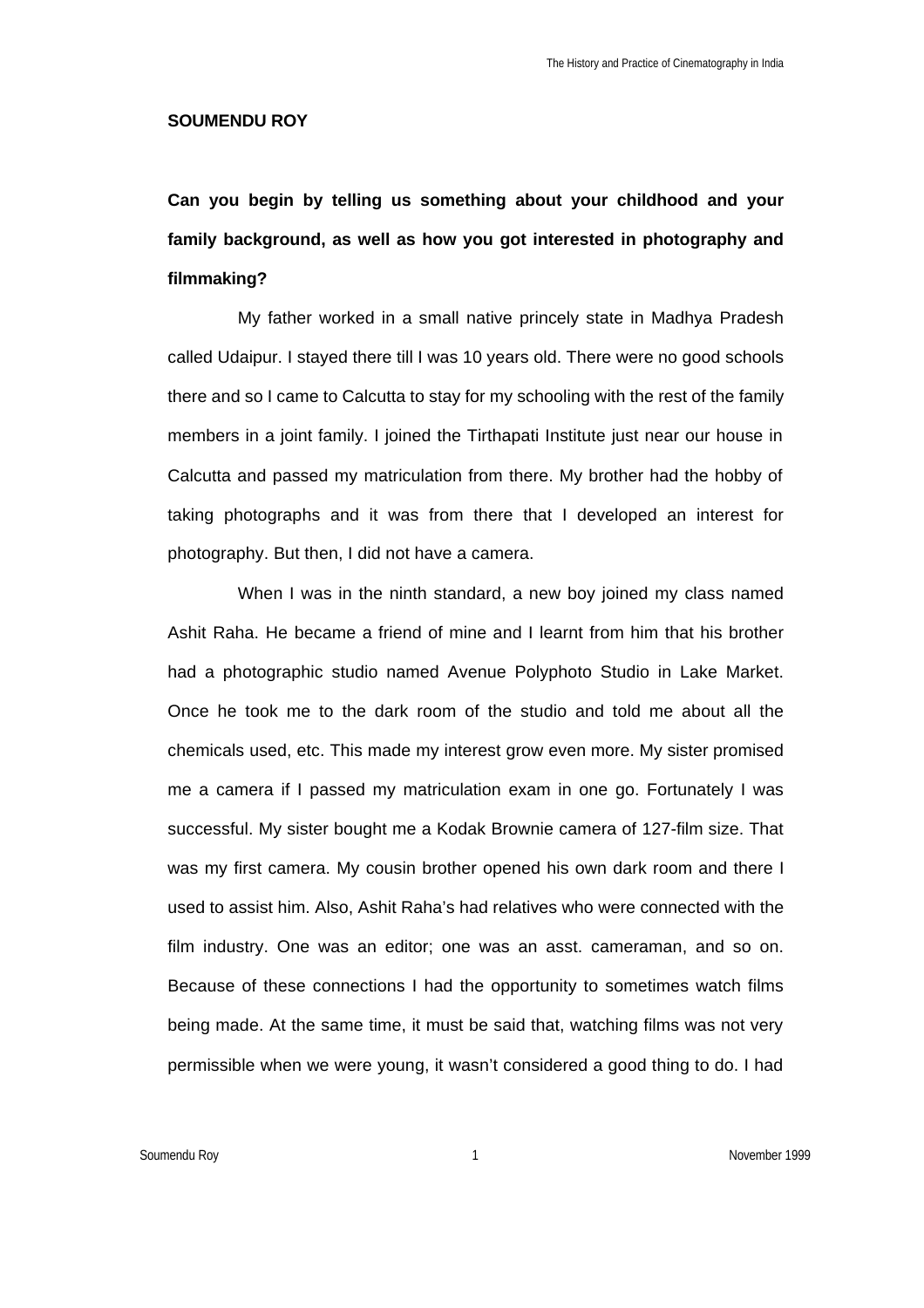an uncle who lived in north Calcutta. He used to take us to Talkies House to watch films like *Tarzan*. I also watched Chaplin's *Gold Rush*.

By then we were in college and we had decided to become cameramen. In the middle of his college career, Ashit Raha went abroad. All my family members were in very decent, respectable professions. Everybody thought that I should study jute technology after my graduation. So, it was not possible for me to say to my family that I wanted to choose a career in films. But that is where my real interests lay. Then I told my mother, whom I thought I could confide in more than I could in my father, about my choice. But my mother had no idea about films and so she had no idea as to how she could help me either. Even my friend Ashit's brother did not show much interest in my career prospects as a cameraman in films. This was in 1953-54.

Fortunately, at that time one of my cousin sisters was getting married and somebody from my brother-in-laws house was a director of films. He was Hironmoy Sen and his cameraman was Ramananda Sengupta. My mother availed of this opportunity and when Hironmoy Sen came for the wedding, my mother asked him if he could help me. He then asked me to meet his cameraman. Thus I met Ramananda Sengupta in his Technician Studio where there were other people like Satyen Chatterjee, Durga Das Mitra and others who were sound recordists. When I went there, Ramananda Sengupta asked me whether my parents were dependent on me. I said no as I had three elder brothers and because my father was still working. Hearing this he said that I could join, as filmmaking was such an unstable and insecure profession, and because there was no one dependant on me it was still alright for someone like me to work in films.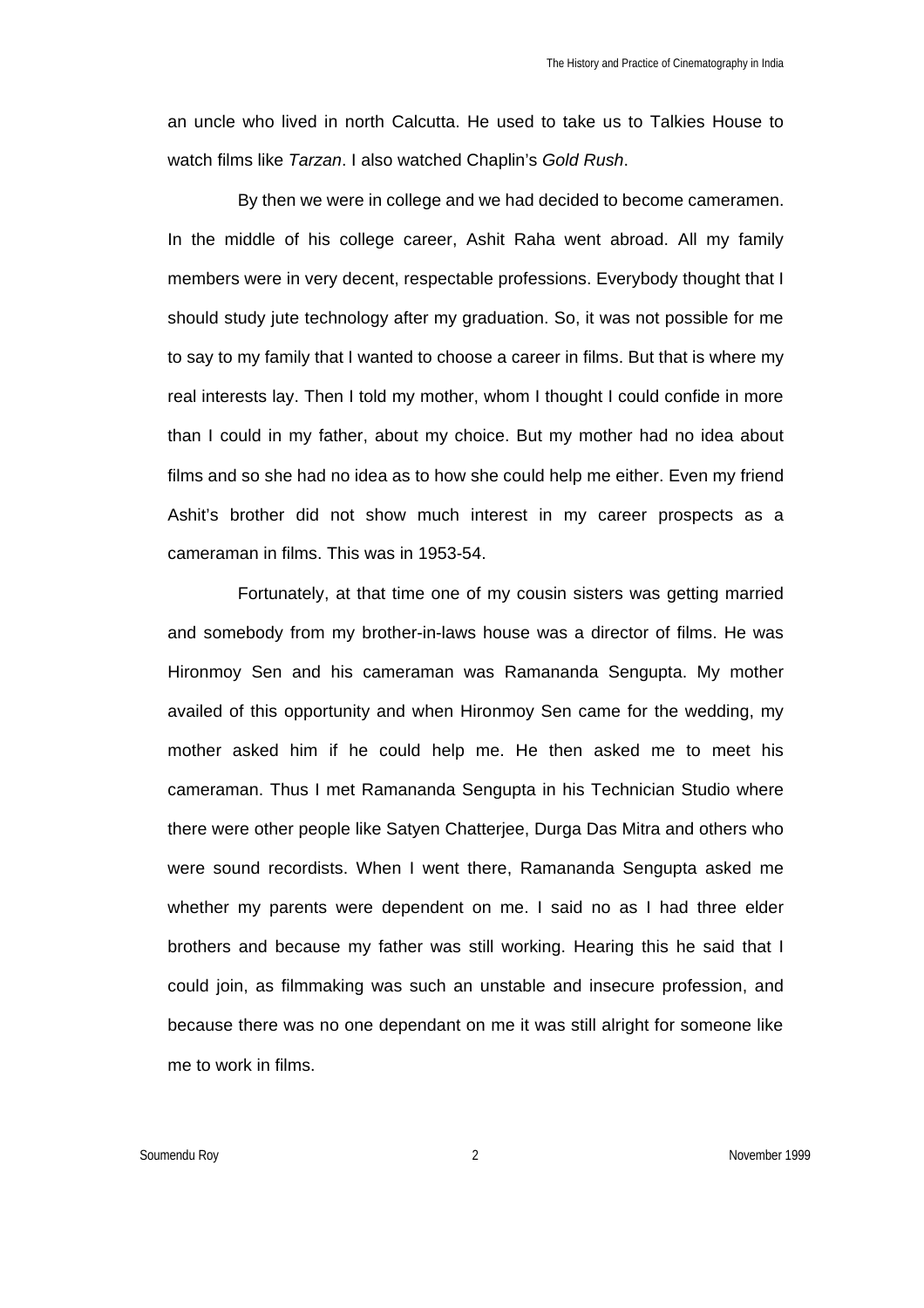This was how I entered films. For six months after I joined, I used to just stand and watch things happening. I had two seniors at that time—Dinen Gupta and Jagmohan Malhotra. My work was only to observe. Though I did not understand much, I did pick up a few things. For instance I saw that people to be shot never wore white cloth. They either wore light blue, green or cream clothes. I asked Dinen Gupta about this colour scheme and I learnt that white colour reflects light and hence does not give a good result in black and white films.

After six months, there occurred a problem between the landlord and the lessee of the studio and it closed down. But the equipment was all there. Then Satyajit Ray started *Pather Panchali* after the government of West Bengal funded him. At that time there was no Arriflex camera. LC camera was used for outdoor shooting. Dinen Gupta used to go for outdoor shooting with the camera. I requested Dinen Gupta to take me along with him for the outdoor shooting. He said he would have to ask for permission form Satyajit Babu's unit. Fortunately, everybody agreed and I started accompanying them on the shooting of *'Pather Panchali'*. My first work was to put the camera in position. I used to handle the Mitchell camera for masking and at the end of the day I had to sign a register. This was my daylong job. Slowly I started handling the trolley, doing reflector adjustments and thus became part of the team. While I was on that unit I realized the difference between indoor and outdoor shooting. In indoor shooting there were no artificial lights. Reflectors were used to bounce lights on mirrors or white cloth. There were no make up for artists. Any white dress was dipped in the water of tealeaves to dampen its whiteness. Thus my outdoor experience started from *Pather Panchali*.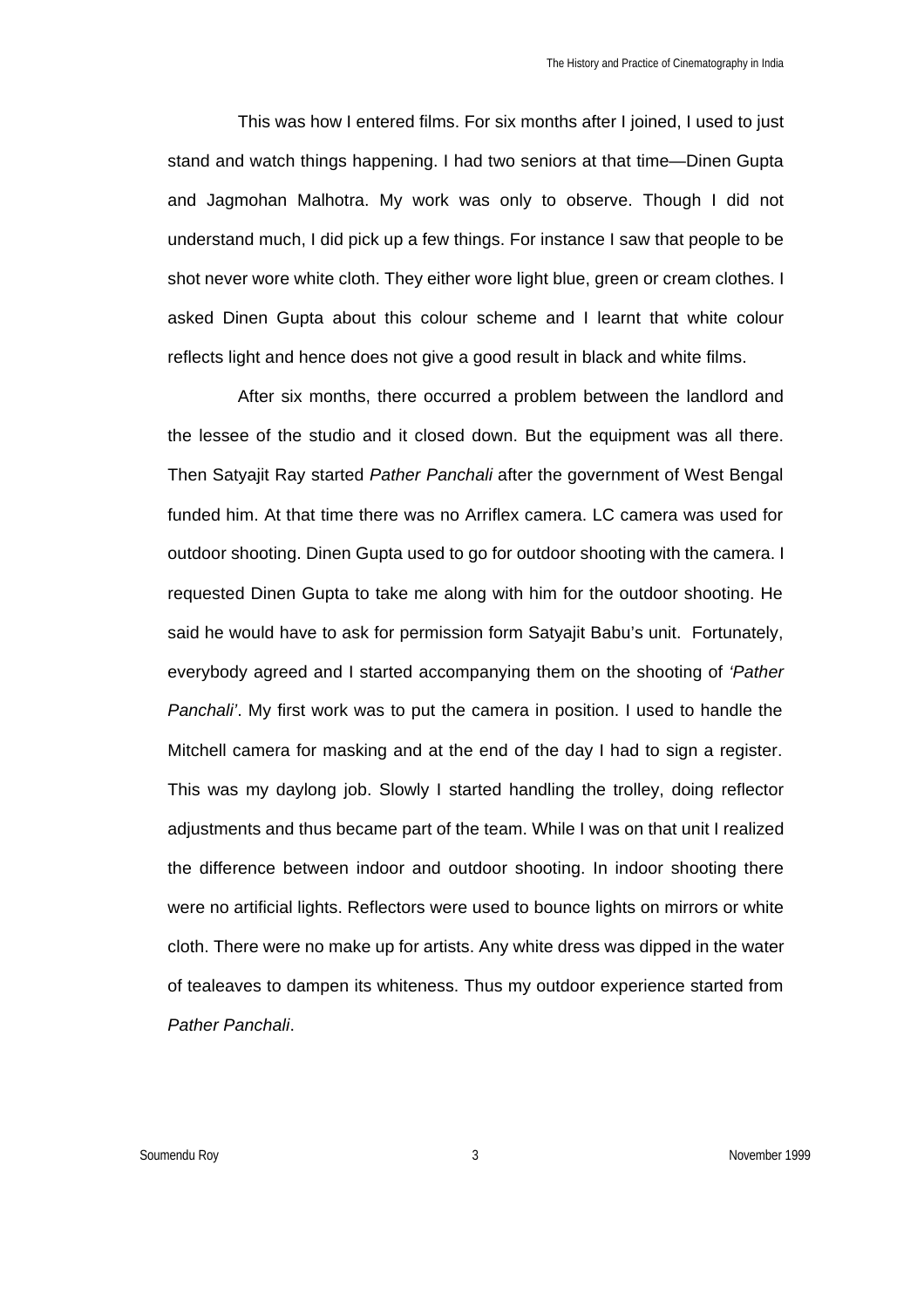# **Did you ever face any problems while assisting in your relationship with senior cameramen?**

I personally never had any difficulty with my senior cameramen. Though I heard that people did face lots of problems learning about apertures and exposures. I was lucky in that respect. It was however, normal for a cameraman to use some code language with his first assistant. For instance, if he asked for 28 as the aperture, it meant that he was asking for 2.8. This was done so that others would not understand. But I was taught everything. We used to work with 1000-ft. roll. Once I had to unload an exposed film and load an unexposed one. I went to the dark room and as I took up the roll from the bobbin, it slipped down. Dinen Gupta understood that there was some problem. He immediately came to my rescue and switched off all the lights in the room and slowly rolled the entire exposed roll and saved me.

# **What kind of Cameras did you work with at that time, when you had just started?**

At that time we generally used Mitchell or Super Parbo. Back projection was only there in Super Parbo because it had a sync facility. When Ajay Kar did his film *Harano Sur*, he used Mitchell with the projector and sync and Subrata Mitra used it with Arriflex in *Nayak* for the train scene. I never worked with Imoh but have seen it. This was sometimes used for outdoor shooting.

**How did your career, and your learning curve develop after the beginning with**  *Pather Panchali***?**

Soumendu Roy 4 November 1999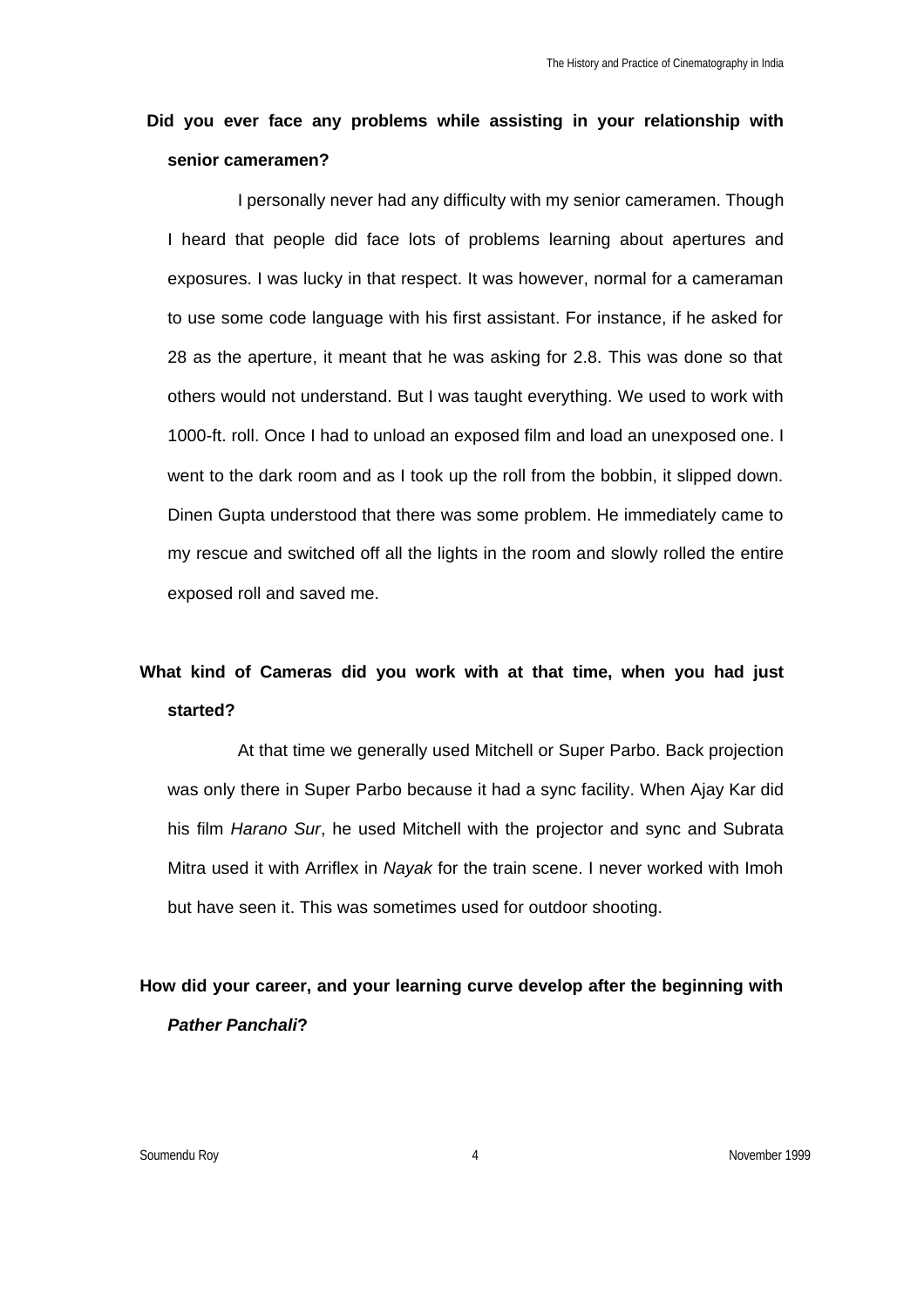I worked with the Technician Studio for at least six years. There I got the opportunity of working with many well known cameramen of those times like Ajay Kar, G K Mehta, Bimal Mukherjee, Bishu Chakraborty, Anil Gupta and Ramananda Sengupta. Everybody helped me a lot and always tried to answer my queries. I used to place the lights for these cameramen and also did lighting on the catwalk. G K Mehta had a lot of knowledge about black and white films and I learnt a lot from him. Once a director asked for certain pattern of lighting be done and told me the dimensions he wanted. I asked Mehtaji to place the lights so that I could watch and learn. But he called me instead and asked me to do the lights so that I could learn from hands-on experience.

When I worked as an assistant to Subrata Mitra, I learned how to use exposure meter and also to judge my eyes. I worked with him in all films of Satyajit Ray except *Jalsaghar*. I sometimes used to do the background lighting and he used to do the foreground lighting. When I became a cameraman, I had a GE meter. It could be used both as a reflected and also as an incidence light meter. I learnt how to use this from Subrata Mitra. He gave me the real training about exposure, intensity, etc.

# **Since you did not have any formal training in cinematography, how did you learn about laboratory work and other technical aspects of filmmaking?**

I never learnt any laboratory work in a theoretical sense. In our times there were tests prints made in black and white. Suppose there was a 1000 ft exposed roll. Suppose, after 5-6 day scenes there were some night scenes to be shot. After the day scenes ended we would give in a test strip of 5-7 ft to the lab. Then the night scene would be started and after it ended, another test was given. After seeing the density of the tests, we used to finalise with the laboratory in-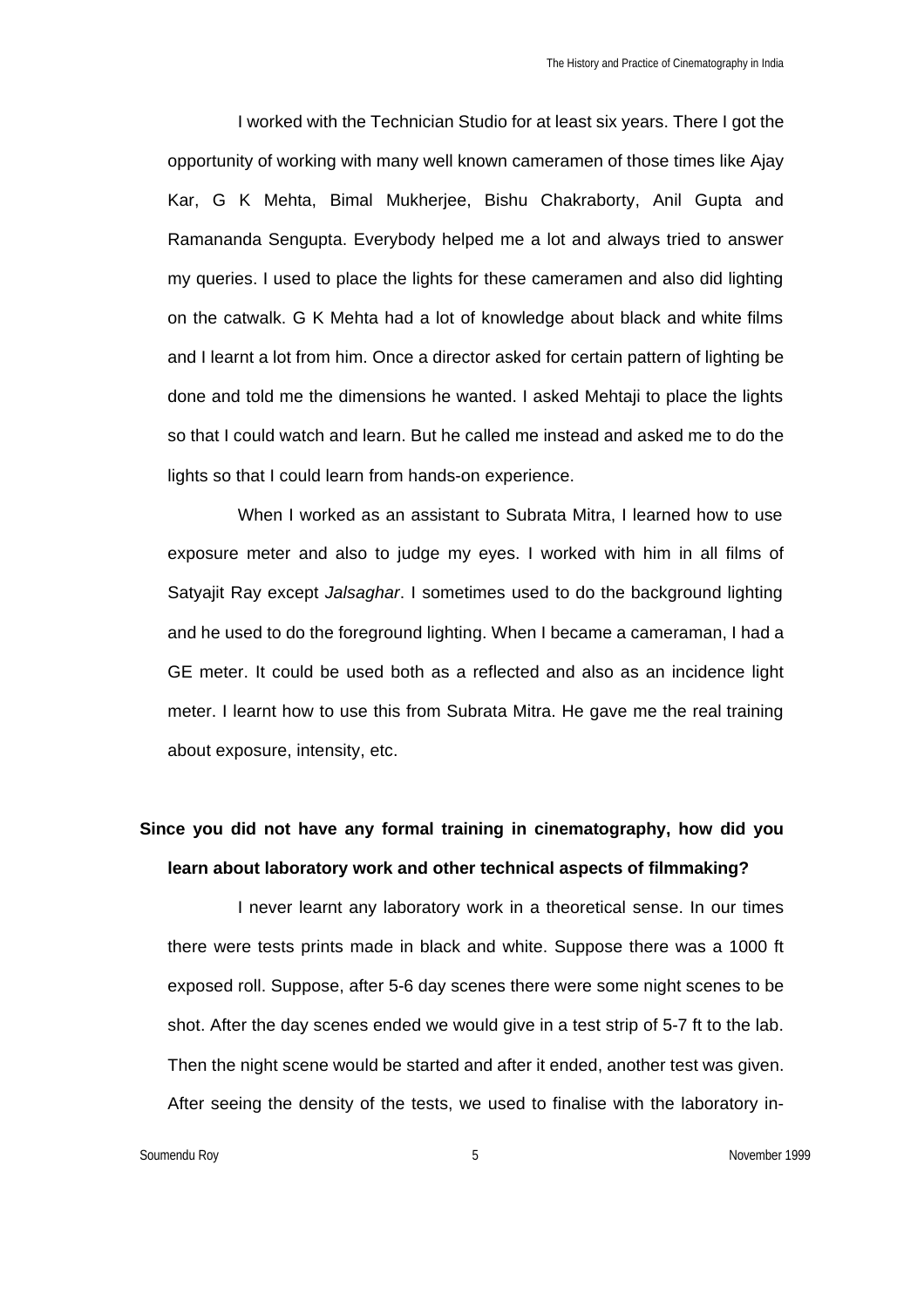charge before making the negatives. Our grader was Abani*da* and before him there was Kesto*da* who graded *Pather Panchali*. *Pather Panchali* was graded in Bengal Film Laboratory and the rest of the films in which we worked (even with Satyajit Ray) at that time, were graded in the Indian Film Laboratory. R B Mehta was the lab in-charge and Abani Roy was the grader. Abani*da* used to tell us to keep the density of the negative in a range between f 8 and f 11. This will yield a normal negative with which you can always play with later as you wish. Below f 8 you would not get the black and above f 11 there's always a chance of having high contrast negative.

Most of my colour films were done in Madras. I used to first work in Gemini Labs and later on I started working in Prasad labs. I learned a lot from Ramananda Sengupta and also from the Madras film industry people. They taught me many things especially, when I started working with colour film for the first time. These people took great care in handling Satyajit Ray's film. As I got the opportunity of working with Satyajit Ray, I also received special attention in the laboratories. I still get that advantage.

### **How did you get your first independent break as a cameraman?**

My first independent break came in 1960. 1961 was Rabindranath Tagore's centenary. Satyajit Ray told me that on this occasion the government of India had asked him to make a documentary on Tagore and he was also interested in making a film called *Teen Kanya*, to be based on short stories written by Tagore. He asked me to shoot the documentary and Subrata Mitra was to shoot for the film. I was very nervous. He wanted to release both the films in 1961 and so he started the shooting of the film first. But unfortunately, Subrata Mitra had some problem with his eyes. Doctors advised him complete rest for six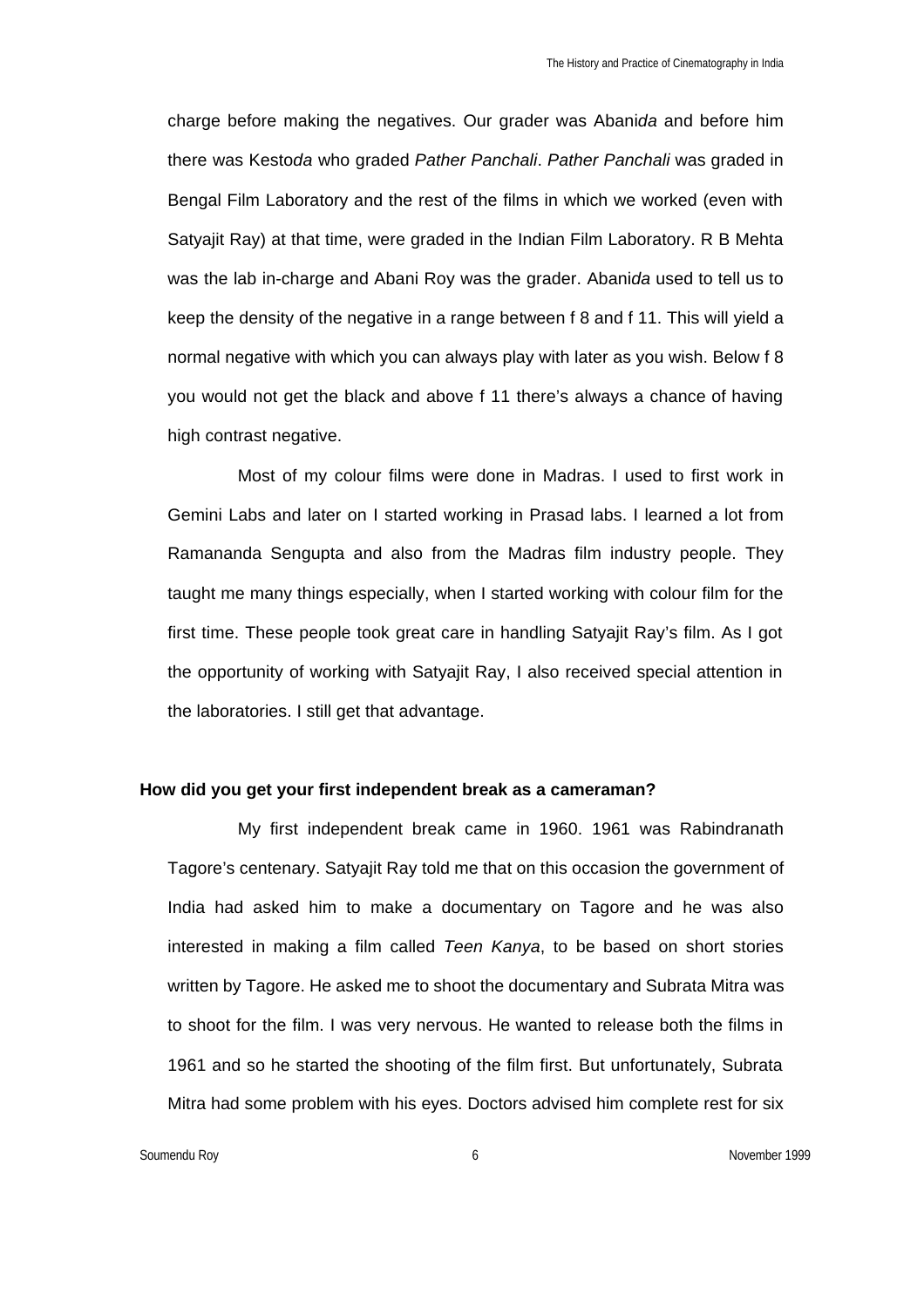months and told him not to expose his eyes to any kind of light, not even sunlight. As a result of this, Satyajit Ray asked me to shoot for the film as well.

In *Monihar*, most of the shots were taken indoors. The three short films of *Teen Kanya,* - *Monihaar, PostMaster & Samapti* had different themes and I had to develop a visual style for all these. But I cannot take the credit for this all to my self because Satyajit Ray and Bansi Chandragupta, our art director helped me a lot in developing my style. Bansi*da* made the sets so well and discussed every detail about it. There was a very good understanding between the cameraman, art director and the director, which helped me a lot in doing my job successfully.

#### **Can you tell us how your work with Satyajit Ray developed?**

It was a tremendous learning experience, there was a constant opportunity to try things out, to take risks. Let me give you an example. During the shooting of *Ashani Sanket*, the stock had only one speed and that was 50 for outdoors and 88 for indoors. I had a little white cloth, and some reflectors and mirrors for use in outdoor situations. Satyajit Ray wanted to show a scene set during a twilight in which the actress would come and stand near the door, in mid shot and then the sun would set. This would be the background.

While shooting, I found that the needle of the light meter never moved. I did not have any light to boost the illumination either. Satyajit Ray thought for a while and asked me to go ahead anyway. Though we knew that the negative would be underexposed, I took the shot anyway, and went back to Calcutta and asked Mandy in Gemini to make a good print of it, after explaining to him the effect we were looking for. You would not believe it; I was amazed to see the results. It was properly exposed and whatever Manikda wanted was there in the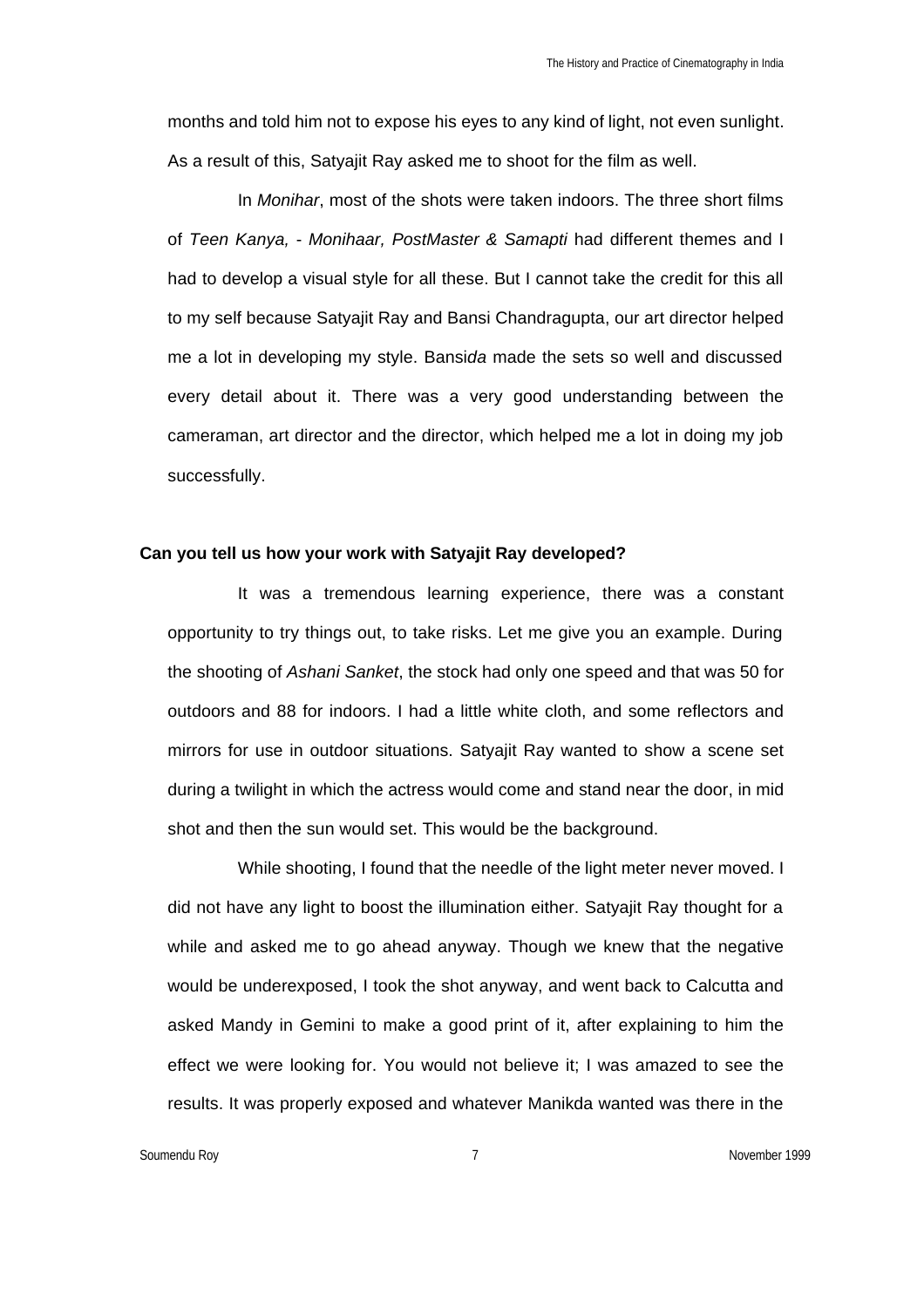print. This was the best lesson in exposure latitude. We had the opportunity to experiment and learn new things in our days. Today, when there are various equipments available, the credibility no more exists.

Till *Aranyer Din Ratri*, I used Kodak. All the three films of *Teen Kanya* had Plus X. In *Monihar* we used studio lights. In *Samapti* I used 72B and 30 per cent neutral density. We did not have to make our own apparatus much because as we worked with Subrata*da*, we took his things and continued working. It was much later when I developed a **Scamac**, which I saw in foreign countries. It had a white cloth at the top with a frame where the lights can be hung and the other sides are covered with black cloth, which can be adjusted. Single lights can be used only where there is fantasy like in *Goopi Gyne Bagha Bayne* or also in *Satranj Ke Khiladi*. But if you want to depict reality, the lighting should be done accordingly. I always try to maintain the source of light.

After these films I did *Abhijan*. This film was not supposed to be directed by Satyajit Ray. He was to do the script and music and I was to do the camerawork. We went to Birbhum district to see the location. When we were in Shiuri, we saw a very interesting hill called Mama Bhagne. Manik*da* was so excited seeing the place that he decided to direct the film himself.

The camera was inside the car and the road was shot with the head light of the car. But the light was not enough for the shot. We discussed a lot over it and then we had an electrician Bhabaranjan in our studio. He gave us a light which worked with 24 V batteries. These lights were used in airports for airfield lighting. We place this light in between the two headlights and thus the shot was taken and it came out very well.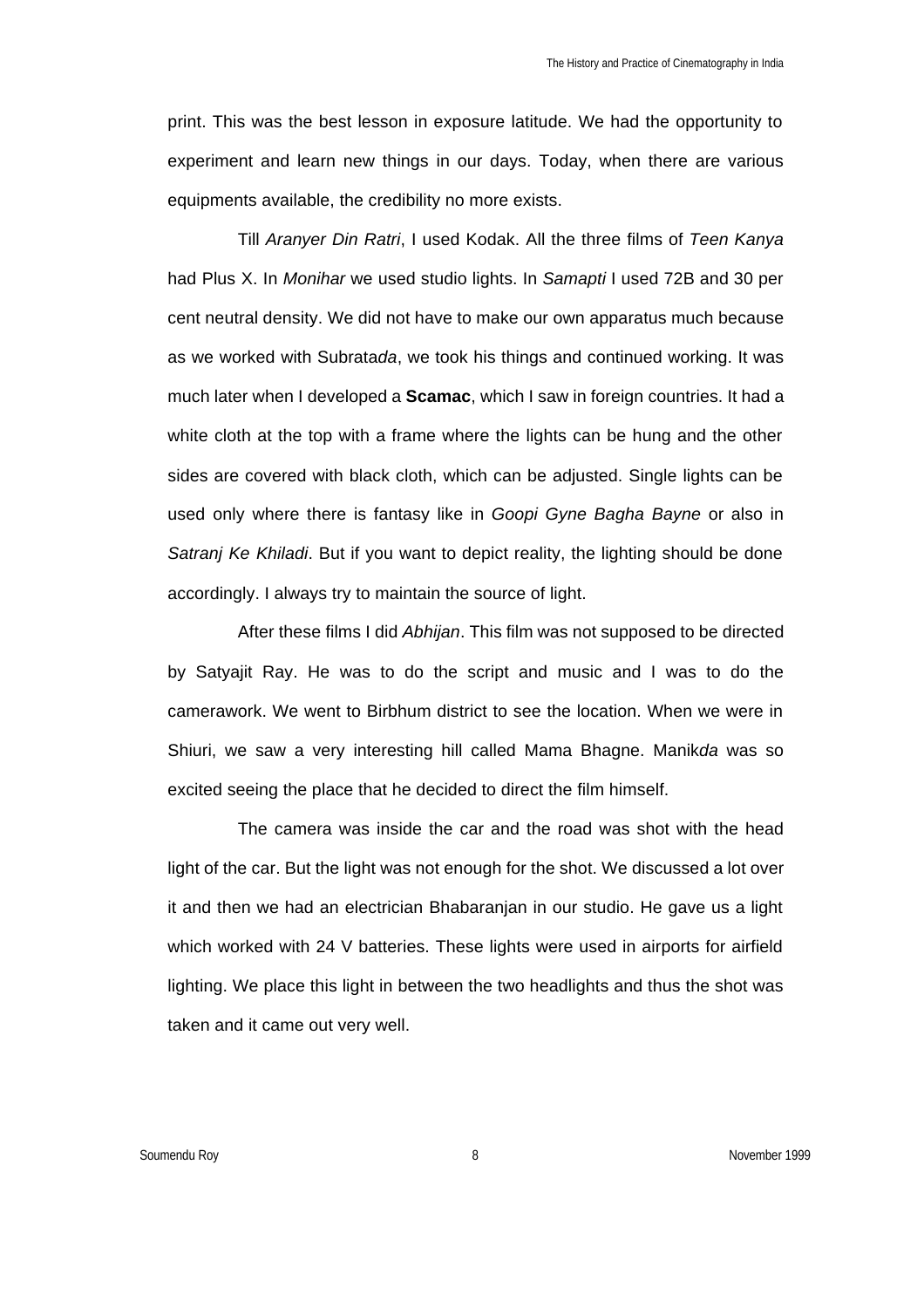In *Ashani Sanket*, the famine was due to war. That was man-made famine but nature did not change. That's the reason why so many colours were used. Manik*da* never asked us to view certain films to understand his thoughts. He used to sit with every person in the unit including the artists and discuss minutely all the details of his film. Sometimes it also happened that he had to change his decision about shot division while shooting in location. Like in the film *Ghare Baire*, there was a shot in a big room with full size mirrors on three sides and the source of light was mainly from below. Very few lights were hanging up. There were many camera movements. When I started shooting, I had many difficulties in hiding the lights from the mirrors. But I felt very shy to say that I could not handle it.

Manik*da* understood that I was facing some problem. After hearing me he asked to do the lighting as I was doing and asked the actors to perform as he said. He made slight variations and that made my work very easy. He was not very rigid and was technically very sound. I learned a lot about lens and composition from him. He used to tell me about the effect he wanted and showed the source of light. Then it was on the cameraman to decide how he would place them to get the desired effect. Sometimes he used to suggest about the field light.

When I take a rehearsal after my final lighting and I find that the movement of the actors are perfect, I feel that my lighting is final. I always think about the whole sequence while doing lighting. I normally do the lighting with my eyes and rarely use meter for it.

South Indian films are very different. Whenever there was any song or dance sequence, they insisted to use some coloured papers. I never liked it. *Goopi Gyne Bagha Byne* was divided in two parts. There were two kings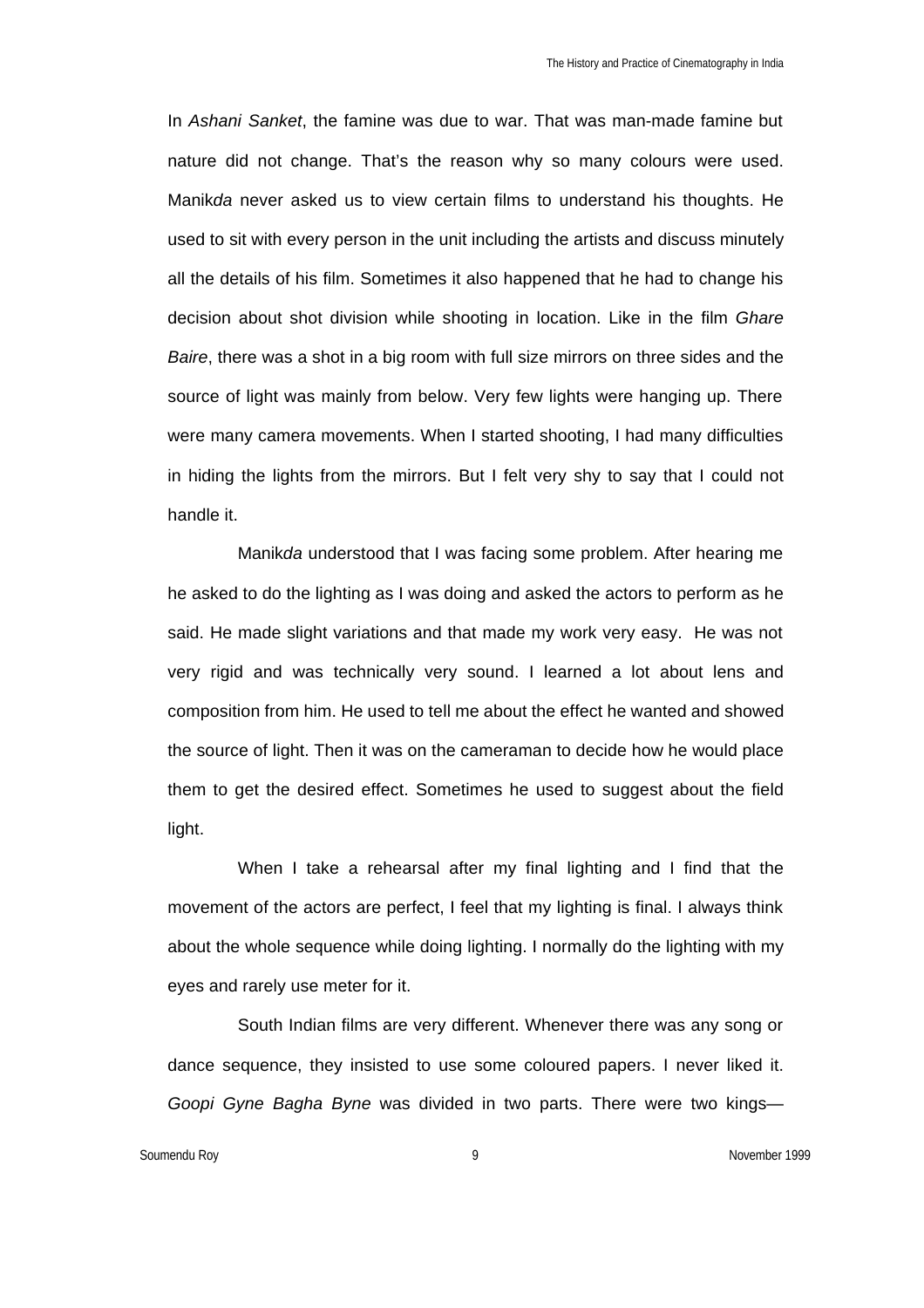Shundi and Halla. Shundi king was good and so there was a soft good effect as everything was in white. In case of Halla king, the set was very rich with complicated designs. The ghost scene was more of an optical work. In Satyajit Ray's films, the colour scheme was entirely done by him dress, set design and its colour. In *Hirok Rajar Deshe*, the chamber of the king was entirely black and he did the whole colour scheme of the set. But in films of other directors, I used to sit with the director and discuss the entire colour scheme. Like in Tapan Sinha's *Ek Doctor Ki Maut*, I decided the set with light grey walls which is a neutral colour and can go with any dress colour. In his film *Wheelchair* also I decided the colour of the dresses that were not very gaudy. In commercial movies I do not interfere much until it hurts me too much.

Once I was shooting a south Indian film where the protagonist was a poor widowed mother. The director took me to buy the costumes. I was searching for some white sari with thin border. Suddenly the director asked me as to for whom was I looking for such white sari. I answered, for the widow protagonist. He said that in south India nobody wore white sari and I should look for red, blue, black and any other colour. I was so surprised.

Suppose, when I am working with a candle source, there is always a warm tone in it. But many use gelatine paper and warm it but I do not do so because if it becomes too much I cannot reduce it. If I use the analyser I can do the gradation according to my requirement. I do not use colour paper to warm. When I do the frame. I generally think about the natural colour. The frames depend on scene. It is basically a director's medium. In *Abhijan*, there was a running shot, a perspective shot taken by me. In *Sonar Kella* there were few shots taken by me as well as by Manik*da*. From 1964 onwards, from the film *Charulata*, he started operating the camera.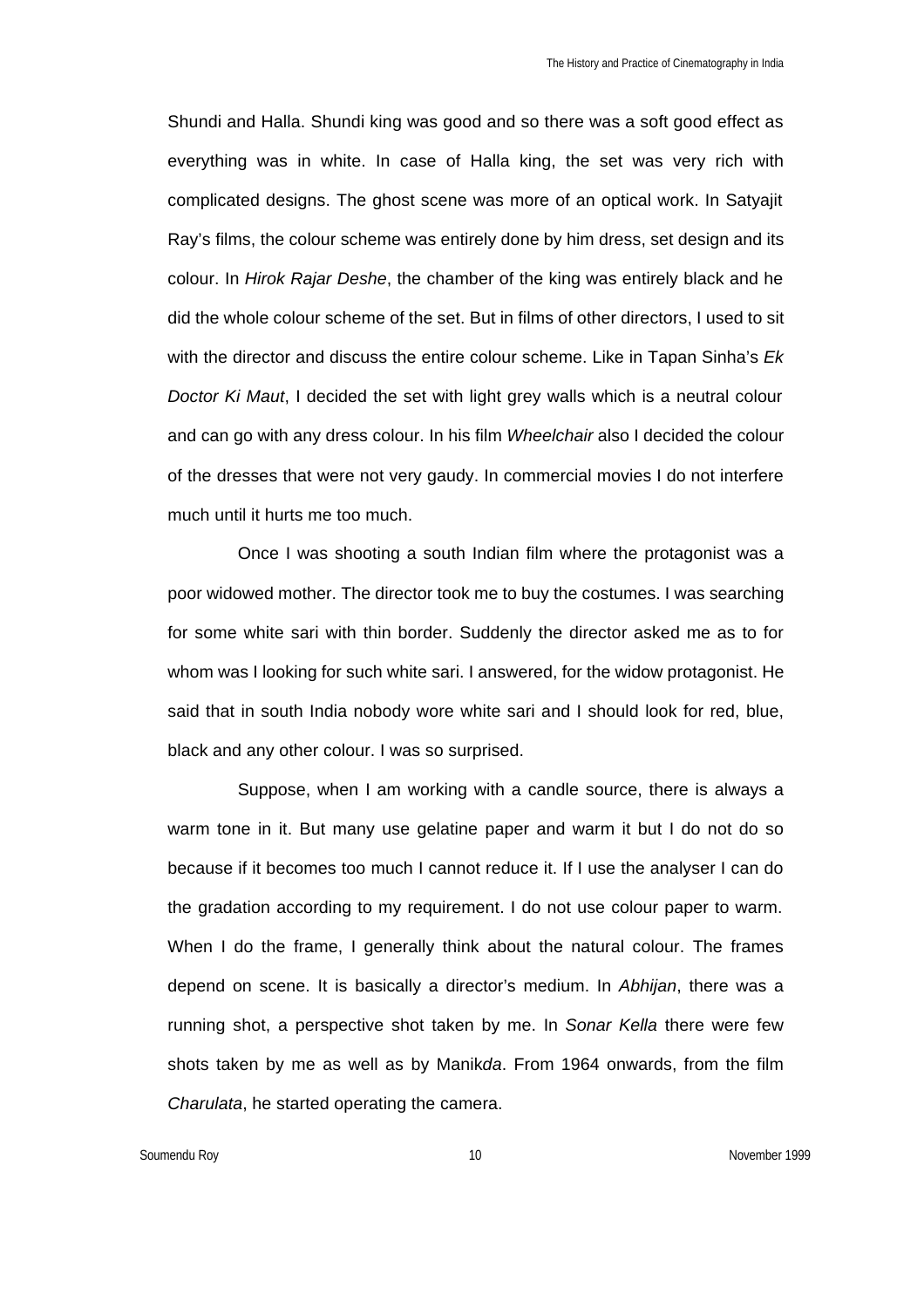My style is to bring reality into films. Though it depends upon the story, but I try to maintain the realism. I never faced any problem from any artist about my frames. Mamata Shankar for example has some problems with her left side. But these artistes cannot say this to Tapan da, so they come and tell me. Men do not have any such problems.

We are all artists and so we cannot be satisfied with our work. So when we watch foreign films we think that if given the opportunity, we too can do such work. Even cameramen in Bombay get much more opportunity than us. Today, definitely people have understood much about the work of a cameraman and media has helped a lot in doing so by giving awards and writing about us. But if I talk about West Bengal, there is not much improvement in the work of the cameramen.

When we started working, we did not have much equipment nor we had any advanced technology. But the cameramen of our times did much better work than today after having all facilities. Even when I analyse my own work, I find the difference. I do not know the reason, may be the directors do not much urge to do a better film. Now the directors feel that if there are lights, it is a night scene and if the lights are not required, it is a day scene. This is their level of thinking.

Today, sets remain the same and it is given a different look by changing only the furniture or the curtains of the room. When I face such a situation, it becomes very tough for me to digest. Most of the time I sit with the architect and decide about the set in advance.

Even shots are not taken in different ways. There are very rare trolley movements and panning of the camera. The directors do not think much about the shots, lenses to be used or about the set. For a close up shot I can use 25,

Soumendu Roy **11** November 1999